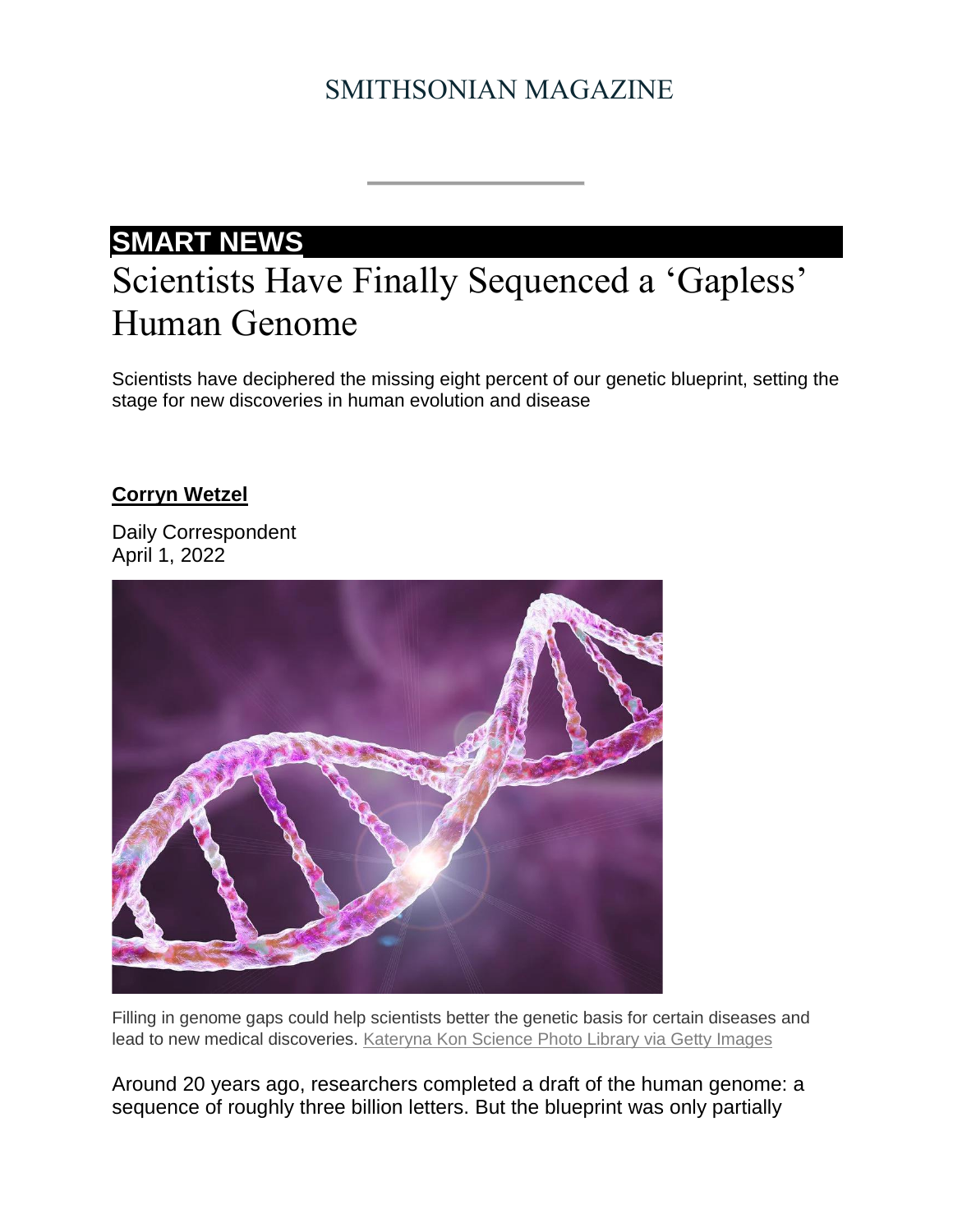## SMITHSONIAN MAGAZINE

complete, missing eight percent of the genes. Now, scientists have finally finished their quest.

"Hallelujah, we finally finished one human genome, but the best is yet to come," says Evan Eichler, a University of Washington geneticist and one of the leaders of the mapping project, in a [news briefing Thursday.](https://time.com/6163452/human-genome-fully-sequenced/)

Having a gap-free sequence of a human genome could lead to new medical discoveries and reveal clues about our evolutionary past. The genome mapping effort was a collaboration of nearly 100 researchers from government, academic and private organizations, called the Telomere-to-Telomere consortium. Their work was published in the journal *[Science](https://doi.org/10.1126/science.abp8653)*.

"I am thrilled that we got the job done," Eichler says in a [press release.](https://www.nih.gov/news-events/news-releases/researchers-generate-first-complete-gapless-sequence-human-genome#:~:text=%22In%20the%20future%2C%20when%20someone,a%20new%20pair%20of%20glasses.) "The complete blueprint is going to revolutionize the way we think about human genomic variation, disease and evolution."

Deciphering a genome is a lot like putting together a puzzle. Scientists slice the DNA into pieces ranging from hundreds to thousands of letters long. They then employ the help of machines to read the individual letters in each snippet, which scientists try to put in the right order, according to the *[Guardian](https://www.theguardian.com/science/2022/mar/31/first-complete-gap-free-human-genome-sequence-published)*'s Hannah Devlin.

When researchers published their first draft of a human genome in the early 2000s, genetic sequencing technology was far more limited. DNA sequencing technology could only produce short fragments of genetic code, about 500 letters at a time, reports Evan Bush for [NBC News.](https://www.nbcnews.com/science/science-news/human-genome-finally-fully-decoded-rcna22029) Scientists now have access to "longread" sequencing machines that decode larger slices of genetic material at once, allowing them to fill in missing gaps accounting for roughly 400 million letters.

#### Report ad

"In the future, when someone has their genome sequenced, we will be able to identify all of the variants in their DNA and use that information to better guide their healthcare," says Adam Phillippy of the National Human Genome Research Institute, and co-chair of the consortium, in a [press release.](https://www.nih.gov/news-events/news-releases/researchers-generate-first-complete-gapless-sequence-human-genome#:~:text=%22In%20the%20future%2C%20when%20someone,a%20new%20pair%20of%20glasses.) "Truly finishing the human genome sequence was like putting on a new pair of glasses. Now that we can clearly see everything, we are one step closer to understanding what it all means."

Knowing the previously-missing slices of human DNA could help medical professionals pinpoint genetic variations that lead to certain diseases, and allow